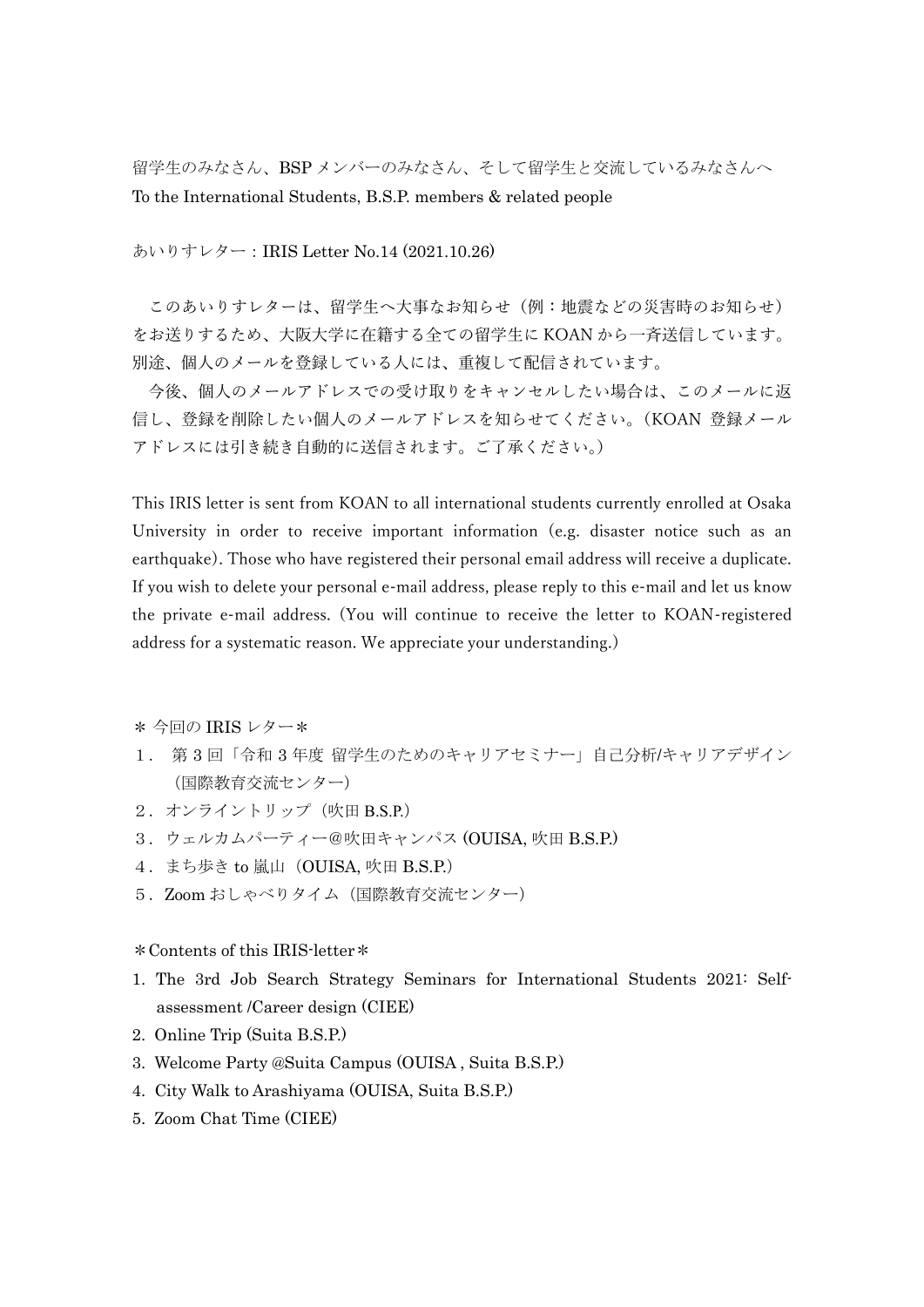- ::::::1. 第 3 回「令和 3 年度 留学生のためのキャリアセミナー」自己分析/キャリアデザイ ン(国際教育交流センター)
- 日 時 :10月28日(木) 17:00~18:30
- 場 所 :Zoom (申込者に URL をお知らせします。申し込み期限 10 月 28 日(木)正午)
- 言 語 :日本語
- 対 象 :大阪大学に在籍している留学生
- 内 容:・日本の組織で自分のキャリアを発展させる
	- ・自分の人生を計画する
	- ・自己アピールを論理的に構成する PREP 法

※日本で就職を希望している方はぜひ参加しましょう!

▼申し込み方法:以下のサイトから申し込んでください。

<http://bit.do/SeminarRegistration>

登録番号をすでにお持ちの方は申し込み不要です。

- ※ポスター <http://osku.jp/z0924>
- :::::: 1. The 3rd Job Search Strategy Seminars for International Students 2021: Selfassessment /Career design (CIEE)

Date & Time: October 28th (Thu) 17:00 to 18:30

Place : Zoom (URL will be sent via email to those who have registered the seminars by noon, Oct 28th.)

Language: Japanese

Target: Osaka University students only

Contents: ・Career development in organizations in Japan

- ・Designing the life
- ・PREP method for effective self-appeal

※If you´d like to work in Japan after graduation, join us!

▼Registration from the following site:

<http://bit.do/SeminarRegistration>

If you already have your registration number, you need not register.

※flyer <http://osku.jp/z0924>

:::::: 2. オンライントリップ (吹田 B.S.P.) B.S.P.メンバーが、京都・嵐山について紹介します。 日 時:10月28日 (木) 12:30~13:00 形 式:オンライン 対象者:大阪大学の学生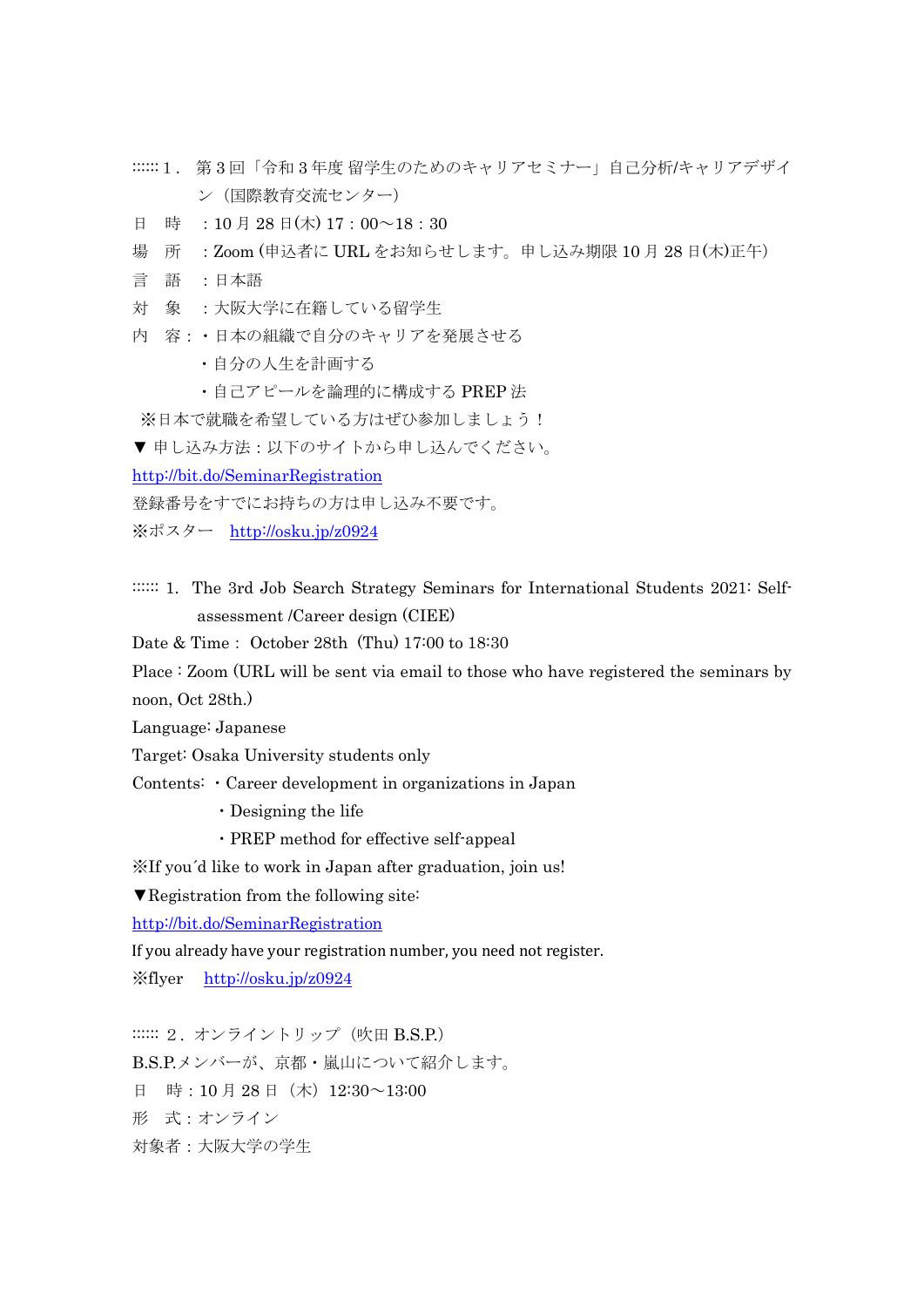参加費:無料

申込方法等:以下の google form より入力してください。 [https://docs.google.com/forms/d/e/1FAIpQLSfW3LbYb1jnkA6l4x8i8x7\\_qLw4z3yBs6yd-](https://docs.google.com/forms/d/e/1FAIpQLSfW3LbYb1jnkA6l4x8i8x7_qLw4z3yBs6yd-Q-ZHB_LF1_rmg/viewform)[Q-ZHB\\_LF1\\_rmg/viewform](https://docs.google.com/forms/d/e/1FAIpQLSfW3LbYb1jnkA6l4x8i8x7_qLw4z3yBs6yd-Q-ZHB_LF1_rmg/viewform)

:::::: 2. Online Trip (Suita B.S.P.) One of B.S.P. members will introduce the area around Arashiyama, Kyoto. Date & Time: October 28 (Thu.) 12:30~13:00 Style: Online Target: Osaka University students only Fee: Free Registration: Please enter your information in the form below. [https://docs.google.com/forms/d/e/1FAIpQLSfW3LbYb1jnkA6l4x8i8x7\\_qLw4z3yBs6yd-](https://docs.google.com/forms/d/e/1FAIpQLSfW3LbYb1jnkA6l4x8i8x7_qLw4z3yBs6yd-Q-ZHB_LF1_rmg/viewform)[Q-ZHB\\_LF1\\_rmg/viewform](https://docs.google.com/forms/d/e/1FAIpQLSfW3LbYb1jnkA6l4x8i8x7_qLw4z3yBs6yd-Q-ZHB_LF1_rmg/viewform)

:::::: 3. ウェルカムパーティー@吹田キャンパス (OUISA, 吹田 B.S.P.) 日 時:10月29日(金) 17:30~19:30 場 所:吹田キャンパス IC ホール 2 階講義室 内 容:ゲーム、ダンス、マスクデザイン&コンテスト 対象者:大阪大学の学生 定 員:30 名(事前予約制。先着順) 参加費:100 円 申込:以下の google form より入力してください。 [https://docs.google.com/forms/d/e/1FAIpQLScizd2CwVcXbplZIX\\_\\_9MddUwPbaKoG00Ft](https://docs.google.com/forms/d/e/1FAIpQLScizd2CwVcXbplZIX__9MddUwPbaKoG00FtnhD4jKBtfhYYRA/viewform) [nhD4jKBtfhYYRA/viewform](https://docs.google.com/forms/d/e/1FAIpQLScizd2CwVcXbplZIX__9MddUwPbaKoG00FtnhD4jKBtfhYYRA/viewform)

※会場内での食事禁止。飲食の提供はありません。

:::::: 3. Welcome Party @Suita Campus (OUISA, Suita B.S.P.)

Date & Time: Oct. 29 (Fri.) 17:30~19:30

Place: 2nd Floor lecture rooms, IC Hall, Suita Campus

Contents: Group games, Dance, Mask design & Contest

Target: Osaka University students only

Capacity: 30 students (Pre-registration required. On a first-come, first-served basis.) Fee: 100 yen

Registration: Please enter your information in the form below.

[https://docs.google.com/forms/d/e/1FAIpQLScizd2CwVcXbplZIX\\_\\_9MddUwPbaKoG00Ft](https://docs.google.com/forms/d/e/1FAIpQLScizd2CwVcXbplZIX__9MddUwPbaKoG00FtnhD4jKBtfhYYRA/viewform)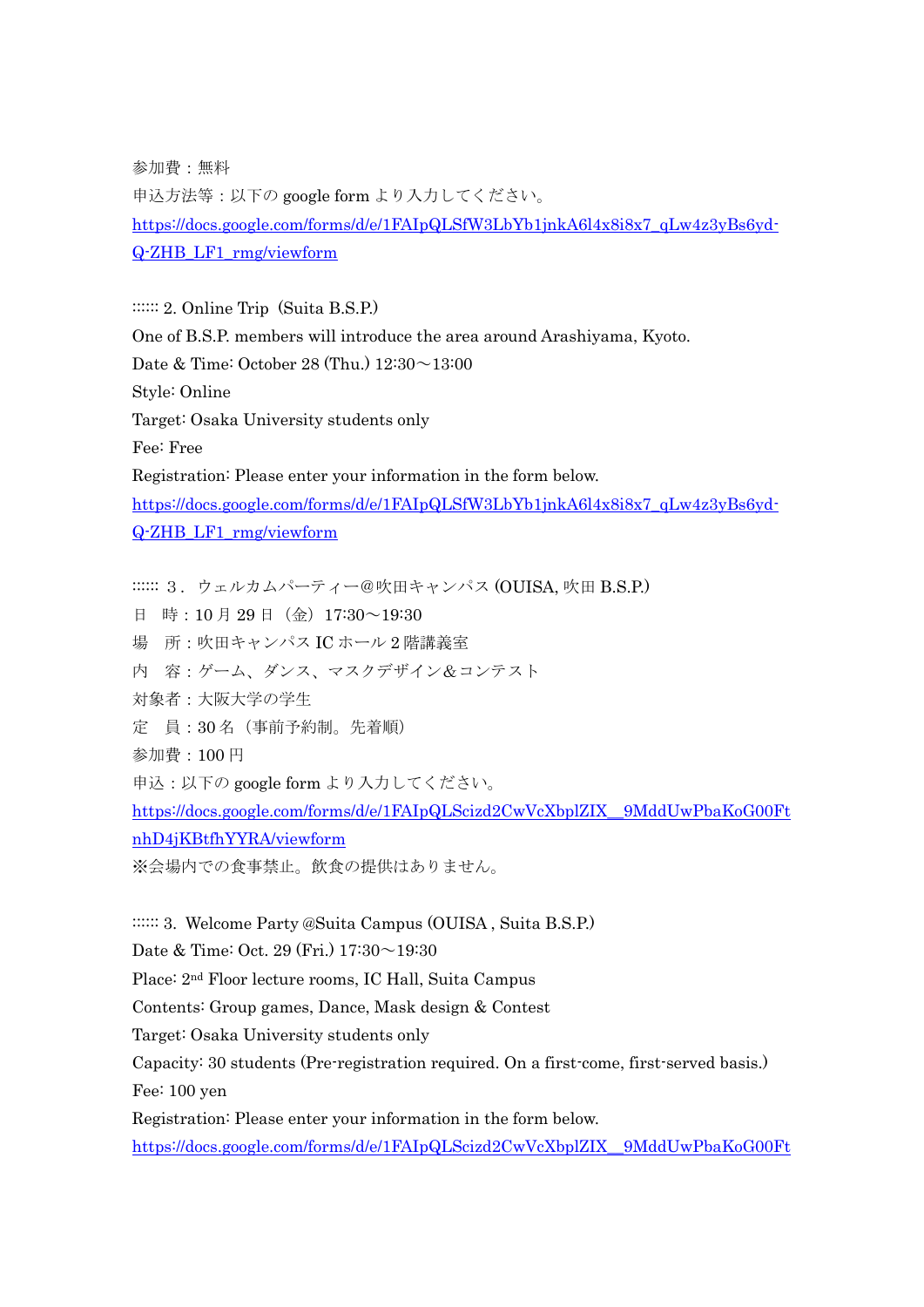## [nhD4jKBtfhYYRA/viewform](https://docs.google.com/forms/d/e/1FAIpQLScizd2CwVcXbplZIX__9MddUwPbaKoG00FtnhD4jKBtfhYYRA/viewform)

\*Please refrain from eating in the venue. Food and drinks won't be provided.

::::::: 4. まち歩き to 嵐山 (OUISA, 吹田 B.S.P.)

日時: 11月21日 (日) 13:00~

集合場所:阪急嵐山駅改札前

行先:渡月橋、天龍寺

対象者:大阪大学の学生

定員:20 人(事前予約制。先着順)

参加費:無料(交通費自己負担)

申込:以下の google form より入力してください。

[https://docs.google.com/forms/d/e/1FAIpQLScxXnZUSre3sL3W4q\\_mGcnuhunopEF94B6](https://docs.google.com/forms/d/e/1FAIpQLScxXnZUSre3sL3W4q_mGcnuhunopEF94B6h4PTO_UvWRNOSdw/viewform) [h4PTO\\_UvWRNOSdw/viewform](https://docs.google.com/forms/d/e/1FAIpQLScxXnZUSre3sL3W4q_mGcnuhunopEF94B6h4PTO_UvWRNOSdw/viewform)

問合せ先: [suitabsp@gmail.com](mailto:suitabsp@gmail.com)

※コロナ感染の状況や天候に応じて、キャンセルまたは延期することがあります

::::::: 4. City Walk to Arashiyama (OUISA, Suita B.S.P.)

Date & Time: November 21 (Sun.)  $13:00 \sim$ 

Meeting Place: In front of the ticket gate of Hankyu Arashiyama station

Destinations: Togetsu-kyo Bridge, Tenryu-ji Temple

Target: Osaka University students only

Capacity: 20 students (Pre-registration required. On a first-come, first-served basis.)

Fee: Free (Please pay your transportation fee by yourself.)

Registration: Please enter your information in the form below.

[https://docs.google.com/forms/d/e/1FAIpQLScxXnZUSre3sL3W4q\\_mGcnuhunopEF94B6](https://docs.google.com/forms/d/e/1FAIpQLScxXnZUSre3sL3W4q_mGcnuhunopEF94B6h4PTO_UvWRNOSdw/viewform) [h4PTO\\_UvWRNOSdw/viewform](https://docs.google.com/forms/d/e/1FAIpQLScxXnZUSre3sL3W4q_mGcnuhunopEF94B6h4PTO_UvWRNOSdw/viewform)

Contact: [suitabsp@gmail.com](mailto:suitabsp@gmail.com)

\*It may be canceled or postponed depending on the status of the corona infection or the weather.

:::::: 5. Zoom おしゃべりタイム (国際教育交流センター) IRIS のスタッフと学生が自由に参加しておしゃべりする時間を設けています。 日時:平日 16:00~17:00 詳細は以下の URL を確認してください。 [https://ciee.osaka-u.ac.jp/wp/wp-content/uploads/2021/04/21](https://ciee.osaka-u.ac.jp/wp/wp-content/uploads/2021/04/21春おしゃべりタイム.pptx) 春おしゃべりタイム.pptx